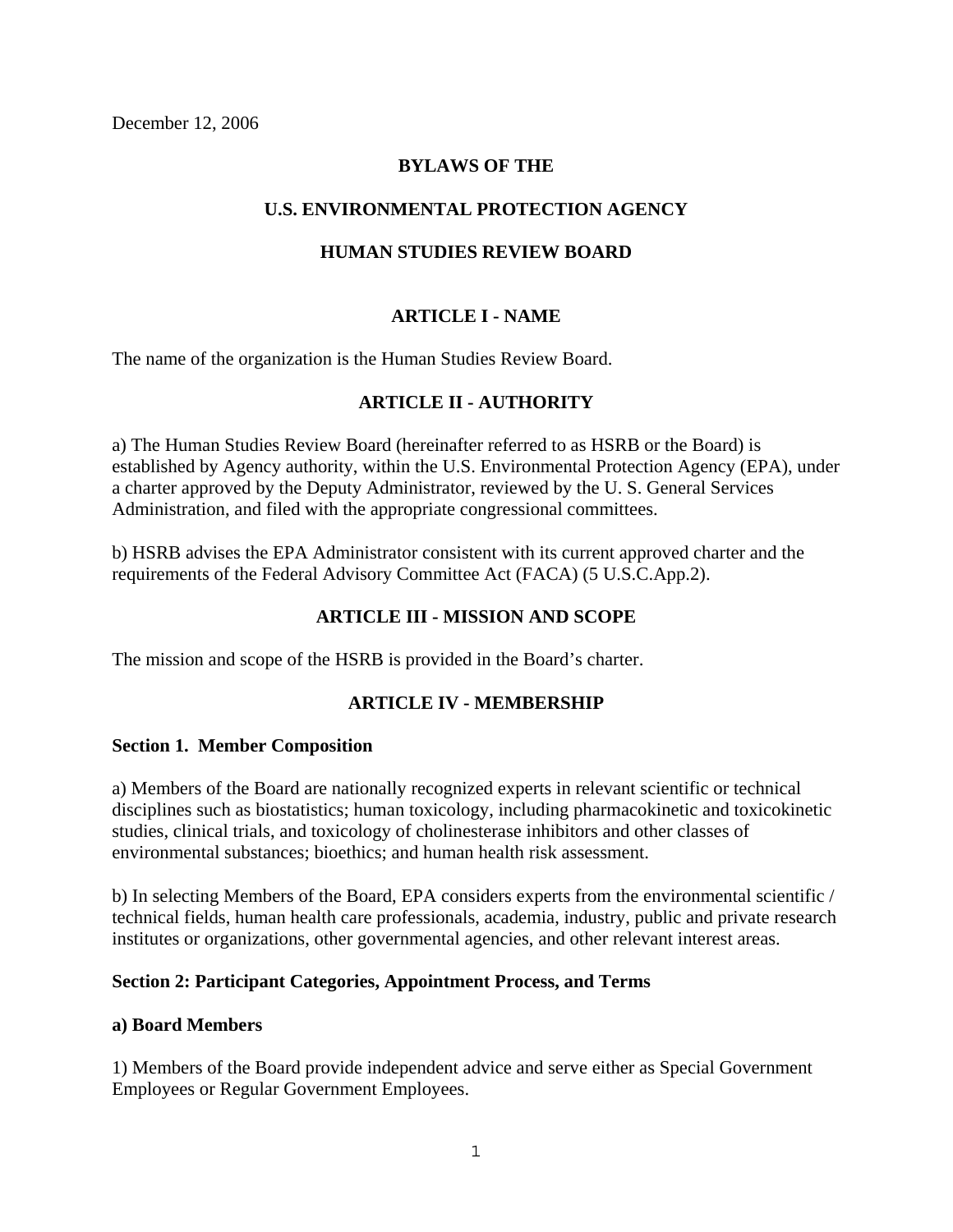2) Board members have full rights and decision-making in all Board actions. As a group, Board members provide recommendations to the Agency.

3) Board members are expected to attend and participate at all Board meetings and participate in preparing Board reports and recommendations.

4) Board members are appointed by the EPA Deputy Administrator, in consultation with the HSRB Designated Federal Officer (DFO). The Board Chair works with the DFO in developing member recommendations.

5) Board members may serve for a term of three years, utilizing a system of staggered terms of appointments. A Board member may be reappointed by the EPA Deputy Administrator.

6) A Board member may serve as a member of any HSRB Subcommittee formed under Board auspices.

## **b) HSRB Consultants**

1) Consultants to the Board or its subcommittees serve either as Special Government Employees or Regular Government Employees.

2) Consultants provide specialized information or assistance to the Board or Subcommittee, as needed.

3) Consultants are selected by the EPA Science Advisor, in consultation with the Board Chair and DFO.

4) Consultants attend specific Board or Subcommittee meetings and provide input and advice as requested by the Board or Subcommittee. Consultants are not members of the Board and do not participate in the Board's decision-making process.

## **c) Subcommittee Members**

1) As noted in the Board's charter, EPA or the HSRB with EPA's approval, may form HSRB subcommittees.

2) Subcommittee members serve as either Special Government Employees or Regular Government Employees and are appointed in the same way as Board members.

3) Subcommittee members need not be members of the Board.

4) Membership of subcommittees is expected to include at least one member (but fewer than one-half of the members) of the Board.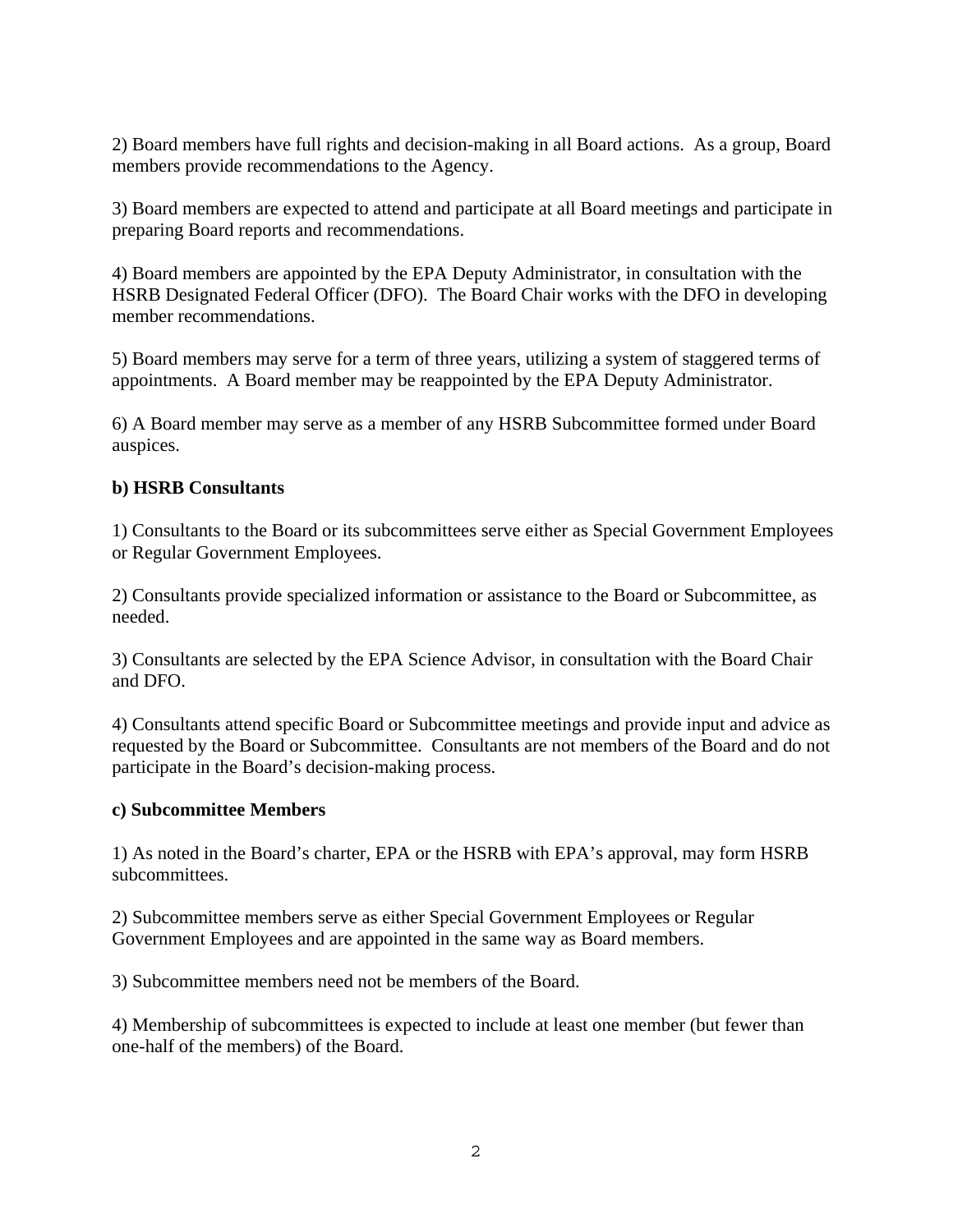### **d) Working Groups Participants**

1) The HSRB Chair (or Subcommittee Chair in consultation with the HSRB Chair and DFO), may form HSRB Working Groups.

2) Working Groups consist of two or more Board or Subcommittee members (but fewer than one-half of the Board or Subcommittee) or individuals who are not members of the Board.

3) Working Groups comprised of individuals who are not members of the Board or Subcommittee are expected to include at least one Board or Subcommittee member.

### **Section 3. Termination of Membership**

a) All Board and Subcommittee members serve at the pleasure of the Administrator.

b) A Board or Subcommittee member may be removed for cause, as determined by the EPA Administrator, when:

1) He/She is determined to have violated the Ethics in Government Act; or,

2) For other reasons the Administrator deems appropriate, including missing two consecutive meetings.

c) Replacement of a member who resigns or is removed results in a new membership term for the new member.

## **ARTICLE V – BOARD ORGANIZATION**

#### **Section 1. Officers**

#### **a) Board Chair**

1) The Chair of the HSRB is appointed by the Administrator, in consultation with the DFO. The Board Chair is expected to serve a two-year term of office. The Chair may be reappointed if the Administrator deems it appropriate.

2) The Board Chair works with the DFO to establish priorities and identify issues to be addressed. In addition, the Board Chair is responsible for managing Board meetings and for certifying the accuracy of Board meeting minutes.

#### **b) Board Vice Chair**

1) The Board Vice Chair serves as chair of the Board in the absence of the Board Chair.

2) The Board Vice Chair is appointed by the Administrator, in consultation with the DFO.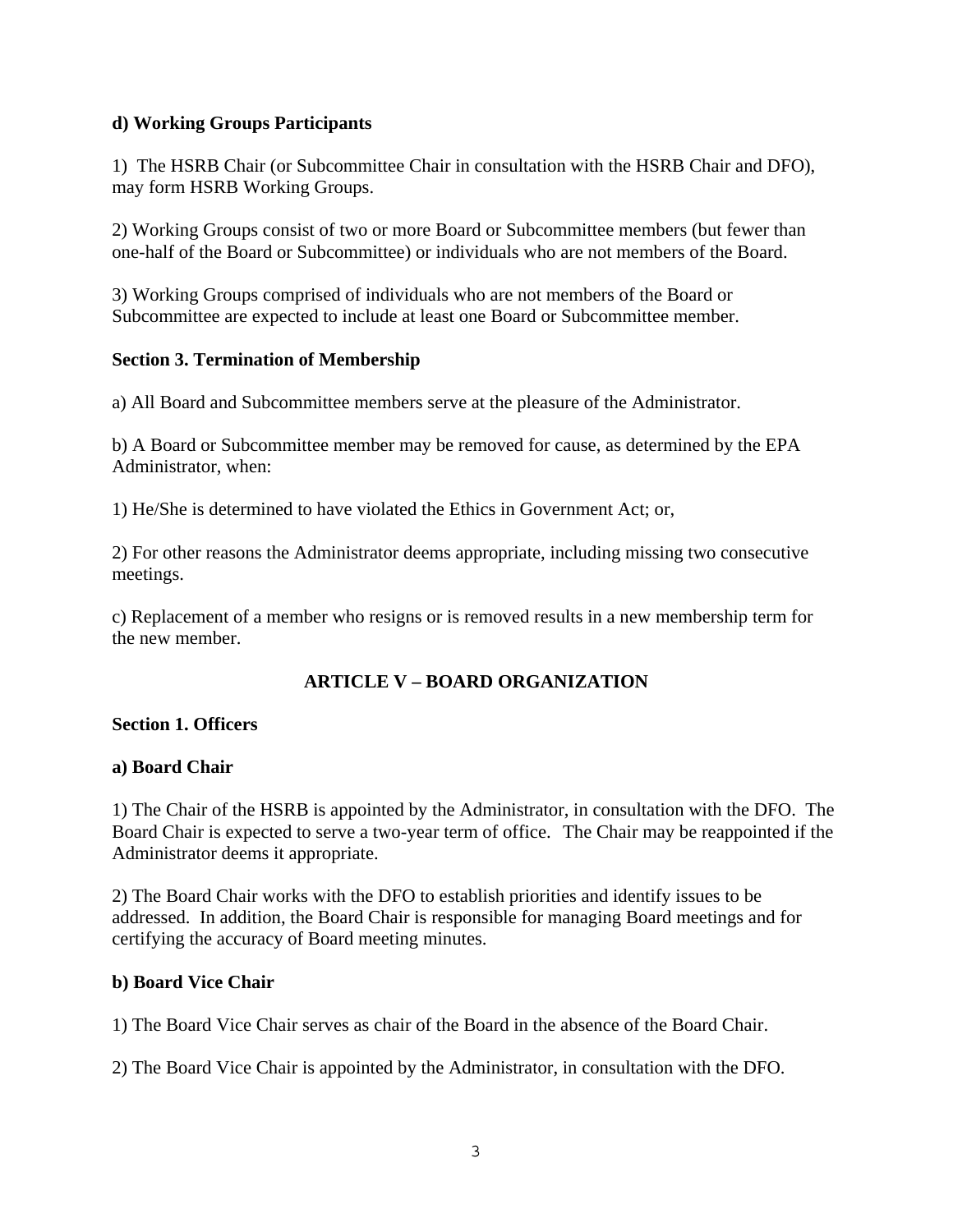### **c) Subcommittee Chairs**

1) The Chair of each Subcommittee is to be a member of the Board. The Board Chair appoints the Subcommittee Chairs, in consultation with the DFO. Each Subcommittee Chair is expected to serve a one year term. Subcommittee Chairs may be reappointed.

2) The Subcommittee Chair works with the Board Chair, in consultation with the DFO, to establish priorities and identify issues that the subcommittee should address. In addition, the Subcommittee Chair is responsible for managing Subcommittee meetings and for certifying the accuracy of Subcommittee minutes.

3) The Board Chair, in consultation with the Subcommittee Chair and DFO can designate another Board member to serve in the absence of the Chair.

## **Section 2. Designated Federal Officers**

a) As required by Section 10(e) of the Federal Advisory Committee Act, the Board must have a DFO or his/her designee present at all meetings. FACA authorizes the DFO to adjourn any meeting when it is determined to be in the public interest to do so. Under EPA policy, Subcommittees also have DFOs present for all meetings and the Subcommittee DFO also has the authority to adjourn meetings when it is in the public interest to do so.

b) EPA Office of the Science Advisor appoints the DFO.

## **Section 3. Board**

a) The Board is comprised of the Board Chair and Board Members. Board members and the Board Chair are responsible for reviewing, determining whether to approve, and forwarding all approved reports and recommendations to the Agency.

#### **Section 4. Subcommittee**

a) The mission and scope of each Subcommittee is determined by the Board Chair, in consultation with the DFO. As required by FACA and GSA regulations, Subcommittees must report to the Board; they may not provide advice or recommendations directly to EPA.

#### **Section 5. Working Groups**

a) The mission and scope of each Working Group is determined by the Board Chair or Subcommittee Chair, in consultation with the DFO.

b) Working Groups report to the Board or Subcommittee where they were formed.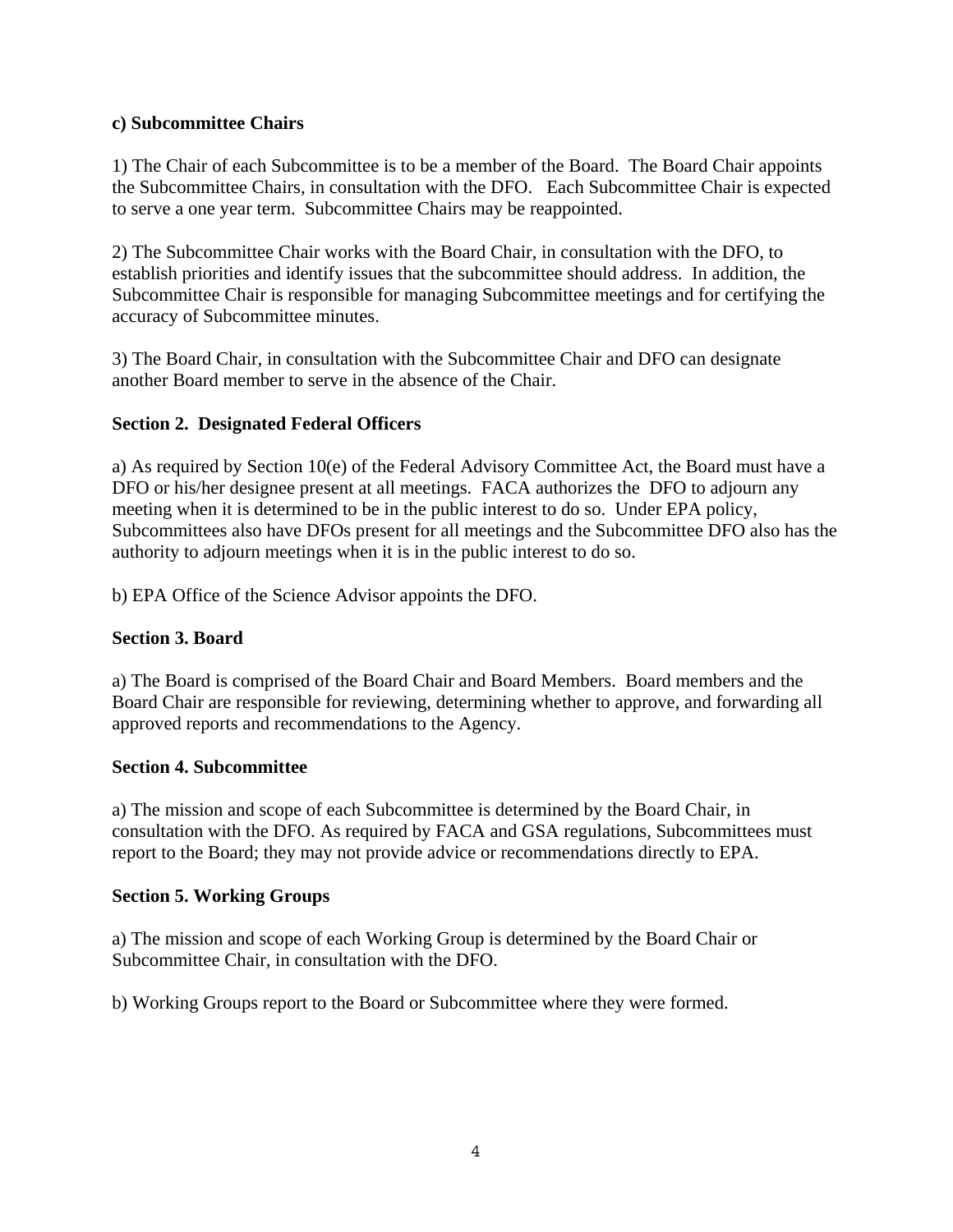## **ARTICLE VI - MEETINGS**

## **Section 1. Compliance with FACA**

a) The Board is subject to FACA and will function in compliance with FACA. Under EPA policy, Subcommittees also follow the FACA openness procedures. Working Groups are not subject to FACA.

## **Section 2. Meeting Scheduling**

a) Meeting frequency will occur as specified in the Board's charter.

b) The Board is expected to meet at times and places as designated by the DFO, in consultation with the Board Chair.

c) Subcommittees meet as needed at the call of the Board Chair, in consultation with the Subcommittee Chair and the DFO.

d) Working Groups meet as needed at the call of the Board Chair, in consultation with the DFO.

e) The DFO and Chair will strive to schedule meetings so that all areas of necessary expertise are adequately represented.

f) The DFO works with the Board Chair, Subcommittee Chair(s) and Working Group participants to schedule meetings taking into account member schedules.

## **Section 3. Quorum**

a) The presence of 50 percent plus one of the Board (or Subcommittee) members constitutes a quorum for the transaction of Board (or Subcommittee) business in accordance with Article VI Section 2 e.

## **Section 4. Minutes**

a) The DFO is responsible for the preparation and distribution of Board and Subcommittee meeting minutes.

b) Board meeting minutes are reviewed and certified by the Chair; Subcommittee meeting minutes are reviewed and certified by the Subcommittee Chair.

c) As required by FACA, the DFO will make certified copies of the meeting minutes available within 90 calendar days after the Board/Subcommittee meeting.